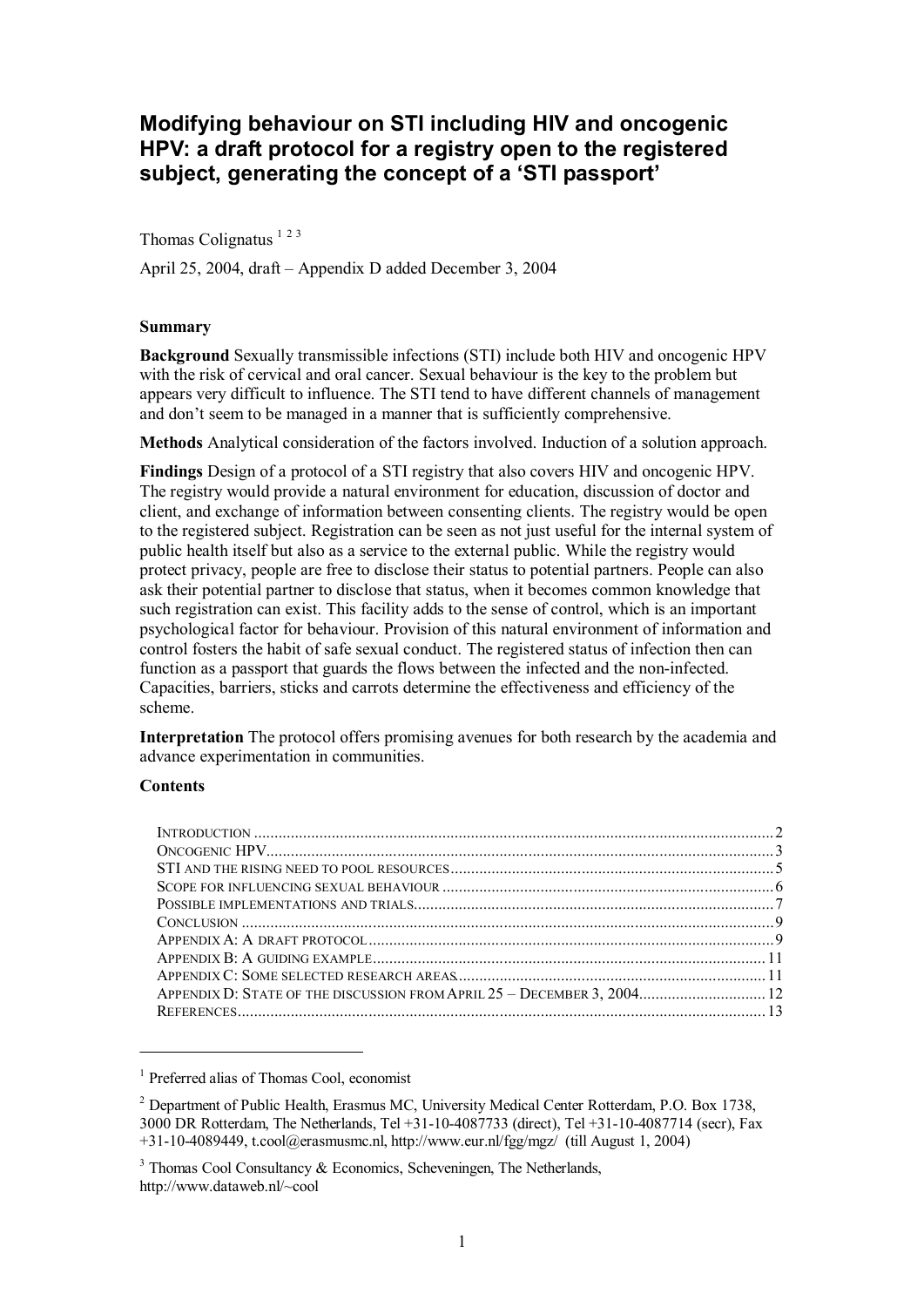#### *Introduction*

In public health there are three tectonic plates - so to speak - that are slowly moving towards a collision that will cause some tremors. The first plate concerns cervical cancer screening, the second plate concerns STI in general, and the third plate concerns the behavioural sciences. The first plate of cervical cancer screening is adapting to the finding that the cancer is basically caused by oncogenic HPV that can be transmitted sexually. A frequently heard reasoning in cervical cancer screening circles about the virus is "(…) without the availability of effective therapies, it is premature to recommend widespread screening  $(\ldots)^{n-1}$  while from the viewpoint of STI the reasoning would be rather different, for example that a person at least might want to know about an infection in order to protect others. The second tectonic plate concerns the sexually transmissible infections in general, where the T in STI reads 'transmissible' rather than 'transmitted' since for example HIV infections can also be caused by needles and blood transfusions. Similarly, it is STI and not STD since one can be a carrier without signs of true disease. <sup>2</sup> The 1996 Global Burden of Disease study <sup>3</sup> already assigned cervical cancer to the category of 'unsafe sex'. The burden of unsafe sex in 1990 in the developed and developing regions is 2·1% resp. 3·7% of disability adjusted lifeyears (DALYs). This inclusion of oncogenic HPV into STI however is not often copied in the national statistics, and researchers and managers are hesitant to do so. The third tectonic plate concerns economics and psychology, or the science and art of the modification of behaviour as opposed to a reliance on techniques such as the Papanicolaou smear or vaccinations. Medicine may have a bias in favour of matter, material objects and tools since these are relatively easy to patent, test, manufacture and sell on the market, so that there arise commercial companies that make profits and that invest in more matter, objects and tools. Conversely, economic and psychological approaches are less easy to patent, test, manufacture and sell on the market, with little commercial activity. Perhaps subsidized research at the academia creates a balance, but one rather suspects an imbalance.

These three plates move slowly not only because of the complexities and the different historical origins of the fields but also because researchers and managers are conscientious with respect to the privacy and intimacy of sexual behaviour. That the plates will collide at some moment in time however is obvious from the very logic of the subject and the economic need to pool resources. If infections with HPV can be prevented all along with the prevention of infections with other STI including HIV, then there would be a reduced burden on screening for cervical cancer, and there would be less need for vaccines for either type of virus. Similarly, modification of human behaviour is key, as principally has been shown by the social psychologist Aronson in his masterly "The Social Animal".<sup>4</sup> If we could influence behaviour then this would win the greatest benefit. When sex education by parents and schools would include the discussion about the natural history of cervical cancer, then the whole issue of safe sexual conduct could become more of a 'package deal' and the advantages of a healthy sexual life could become so much more convincing. Thus, a comprehensive and coordinated approach towards sexual behaviour would include all aspects.

The need for a comprehensive approach has been recognized long before. At the 1996 EUROGIN conference, for example, Meheus already presented a general framework for the prevention of STI that covers the whole range of exposure of the non-infected, transmission by the infected, treatment, behaviour of the health care system itself, health education, counselling and the use of the law. <sup>5</sup> Yet the road to implementation is difficult. A recent review on strategies for HPV prevention concludes "there is little evidence that infection can be avoided by behavioral change" and the focus shifts to vaccination. <sup>6</sup> Thus, the conclusion that 'behaviour is key' might be obvious and generally accepted, but the real problem are the limits here, real or perceived. In addition, as well, two economists state recently that "the economic approach to infectious diseases is in its infancy, somewhat oddly (…) Policy toward infections is of great importance. Yet only recently have economists begun to look at these questions in a formal way."<sup>7</sup> Thus it is safe to conclude that uncertainties and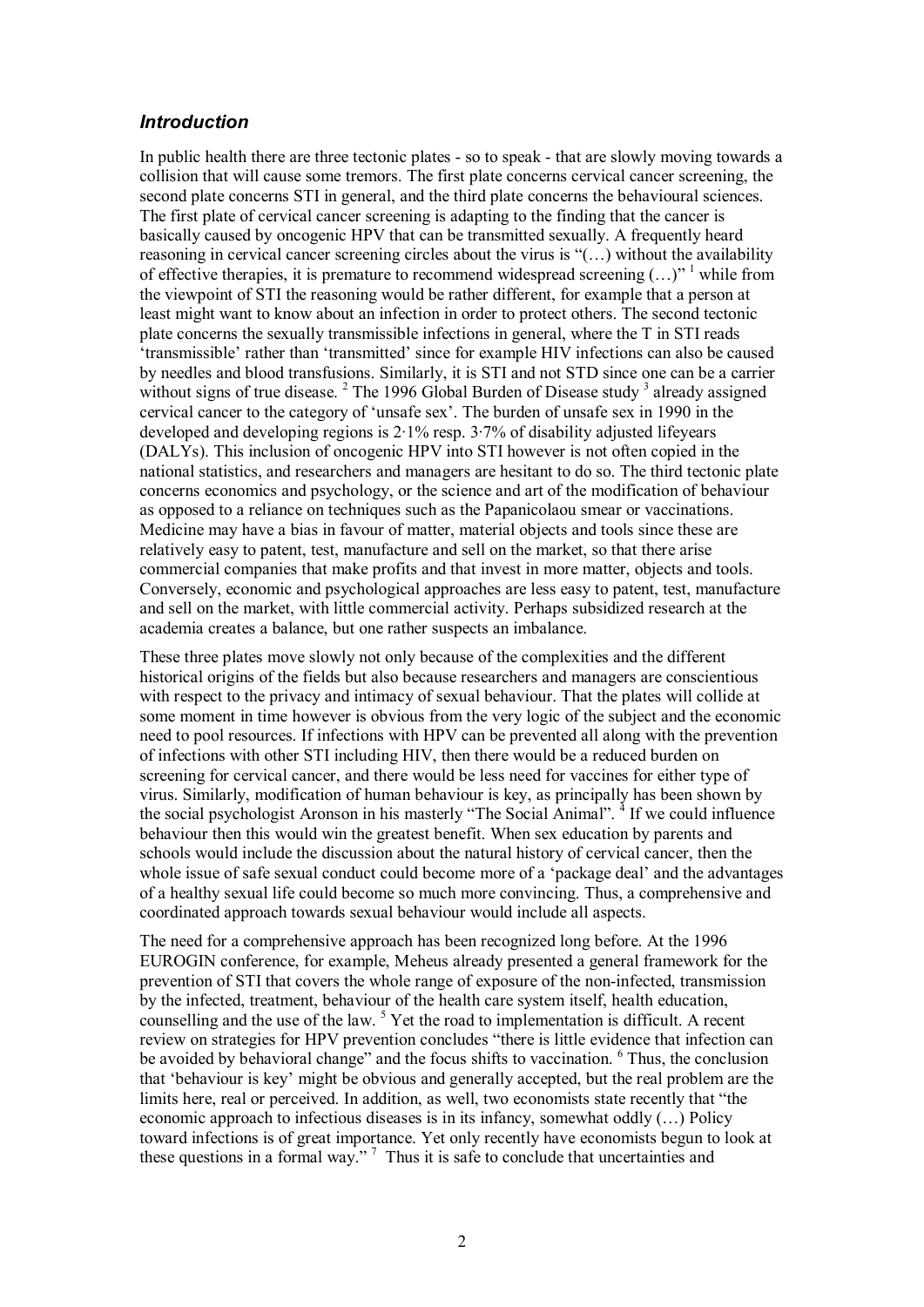bottlenecks abound, both at the level of individual behaviour and at the level of overall management and policy making.

In a situation like this it is generally fruitful to consider the role of information, at both the individual and management level of use. If change is slow, what is the role of information ? Important is not just information itself but also whether and how it will be used. Some countries already have national registries that store results of cervical cancer screening. The advantages of having a registry are obvious, for both research and management. The same logic points to the potential usefulness of a registry of STI.

When we target sexual behaviour (and try to overcome the aforementioned limits) then we must consider the whole fabric of society, and an STI registry can function as a fixture in that whole. The idea is to create an environment that fosters responsible conduct, where it becomes internalised in each person that sexual behaviour must be safe and where that is not something that people have to think about. The environment would have different fixtures, but the registry would play a central role (and the present discussion concentrates on that). In sex education or in the discussion of client and doctor, or between consenting adults, the registry would pop up as a topic to consider. A key angle to consider then is the following. It is not unreasonable to allow people access to the information that is stored about themselves in that registry. Since information about STI status can affect behaviour, and since people, and notably new lovers, might show their own information to each other, it is proper to consider ways of access to the registry that causes that the information is used and that modifies behaviour towards an improved public health. The registry then would change from a medical tool only into a service provider for the general public too.

This line of reasoning results into the enclosed draft protocol on a STI registry that is open to the public. Appendix A lists the protocol and appendix B gives a small example of its use. Some readers may wish to first consider that example before continuing with this paper. Appendix C lists some selected research areas.

The basic idea of the registry is that sticks and carrots can motivate people to make the best use of the information generated by medical science. The non-infected and the infected are like different 'countries', such that the flow of people between these may be controlled and so that the non-infected can be protected by having a testimony to the effect. Access to the registry might be seen as having a STI passport. In the middle ages, lepers had their rattles, but in modern times we can be more humane by using systems that respect privacy and that rather target the non-infected.

Interestingly, I came across the work of dr. Andrew Pipe, of the University of Ottawa, and of the Canadian Centre for Ethics in Sport. One of his problems is the abuse of drugs in sports, and one can imagine that there are huge negative incentives here. He also believes that continuous control has its limits and that behaviour modification is key, and that for example a sports medicine code of ethics is of fundamental value to help induce that modification. <sup>8</sup> His philosophy appears to overlap with the one outlined above, of creating an environment where the positive incentives are enhanced and the negative ones contained.

Below, we will shortly consider the three different tectonic plates and the forces that move them. Since readers may originate from one area only, they will benefit from considering the two other areas. This paper will not summarize those areas though, we will only focus on our topic. The advantages and disadvantages of the protocol are indicated including the directions for possible research. The paper concludes that communities could already start working and experimenting with the protocol so that practical experience will help discover the better local implementations.

# *Oncogenic HPV*

This paper actually found its original inspiration in an article by professors Helmerhorst and Meijer.<sup>9</sup> These renowned researchers who have done so much good for mankind express their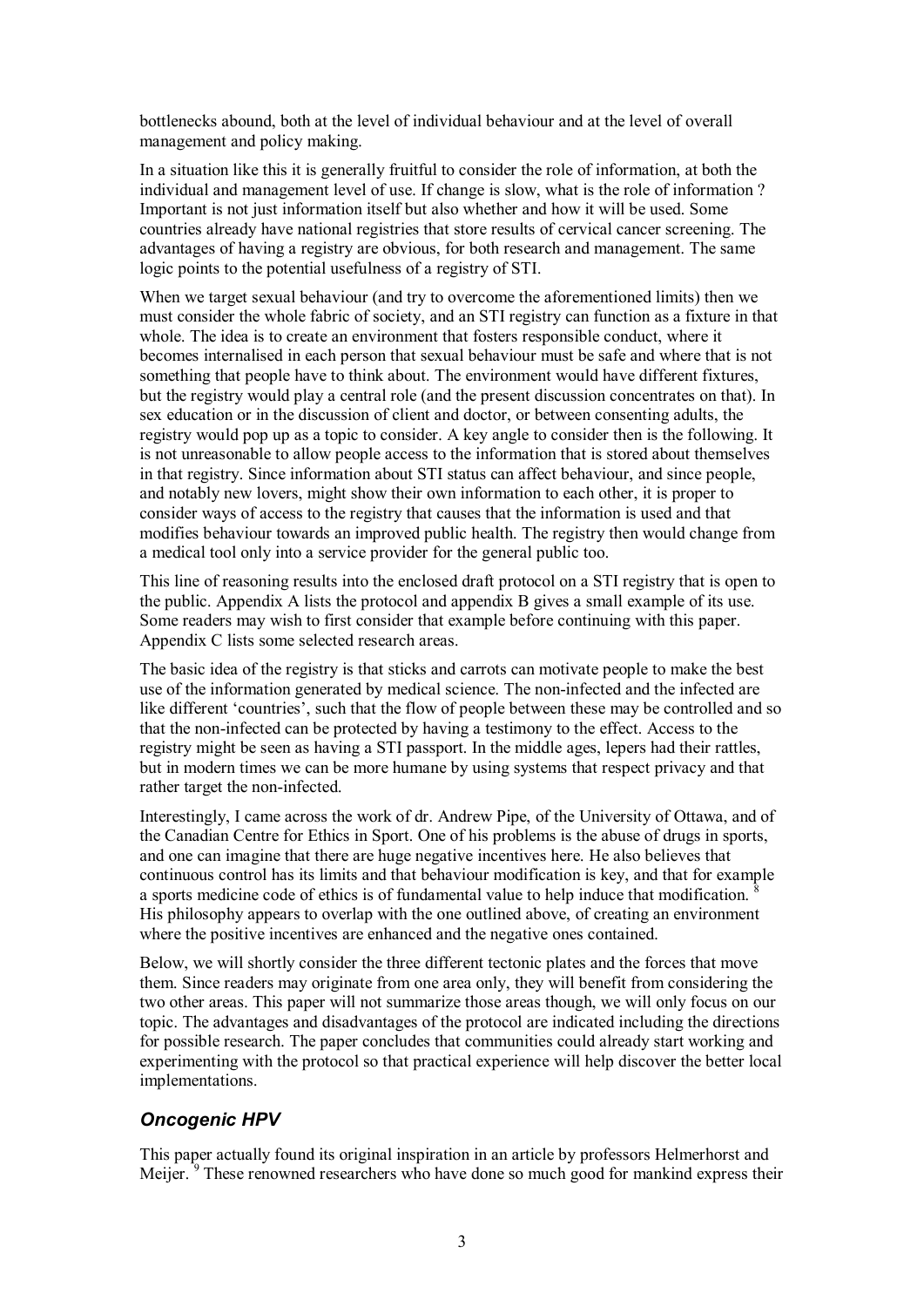concern about the possible stigma if cervical cancer were branded or labelled as a sexually transmitted disease. Their position is well summarized by the title of their article: "*Cervical cancer should be considered as a rare complication of oncogenic HPV infection rather than a STD"*. Indeed, in the current perception of the natural history of cervical cancer, the oncogenic HPV that can be sexually transmitted is just the causal agent. <sup>10</sup> In the whole chain of causality, the immune system is as much a factor since most infections clear and the immune system fails only once in about 1% of the subject lives. Oncogenic HPV has a high prevalence, for example  $6.8\%$  (95% CI  $6.2$ -7.5) in Swedish women aged 32-38<sup>11</sup> or even higher in younger age groups. <sup>12</sup> A trial in the UK, using the age distribution of women screened in England, found an age-standardised oncogenic HPV-positive rate of 8.8%.<sup>13</sup> Yet, the risk to get the virus over a whole life time is in the range 50-100%. HPV thus is very much like the common cold, though with a zing to it. If cervical cancer were to get the stigma of a STI then this would cause worries for large sections of the population and the threat of cancer would put a burden on normal and healthy sexual behaviour. As Helmerhorst and Meijer originate from the liberal country of The Netherlands their concern deserves special notice, since the stigma of a STI could even be stronger for less liberal cultures, rather causing more worries and not necessarily causing safer sexual conduct.

The same concern about stigmatization is also expressed by Giles <sup>14</sup> with respect to HPV itself rather than the cancer. Similarly, Cuzick et al. <sup>13</sup> express their concern about testing on HPV as part of screening for cancer: "The use of HPV testing reinforces the fact that cervical cancer is caused by a sexually transmitted virus, and it will be essential for the test result and its implications to be communicated sensitively. However, the patient or her partner could have been infected many years previously."

With HPV there is the same distinction as with HIV with respect to 'transmitted' and 'transmissible'. The virus may be transmitted in other ways than sex but then becomes transmissible by sex: "The conclusion seems inescapable that some but not all cervical HPV infection is acquired by means other than sexual intercourse." <sup>15</sup> The latter also shows from evidence on children  $16 \frac{17 \times 18}{17 \times 18}$  and virgins  $19$  and the degree of sexual or skin contact  $20$ including oral contact and oral cancer.  $^{21}$  The status of condom use is subject to discussion  $^{22}$ but helps cytological regression and HPV clearance in women  $^{23}$   $^{24}$  and similarly for men  $^{25}$  so that the conclusion remains that sexual behaviour is the 'predominant' risk factor.  $^{26}$  An important issue is latency, i.e. that infections may occur early in life, remain undetectable for a long period and only surface when the immune system is off-balance later in life. <sup>27</sup> Though latency has not been proven, its possibility has consequences when one considers influencing sexual behaviour since one would need to target youngsters before they become sexually active.

Given the ubiquity of HPV, some research focusses on the rare instances in life that the immunity system breaks down. Yet, the 1% of possible cancer cases that currently can only be prevented by programme screening still amount to such large numbers that possibly too many factors are involved.

The research on a HPV vaccine is promising. For example, Kulasingam and Myers<sup>28</sup> consider the possibility of a \$200 human papillomavirus vaccine and they discuss the potential health and economic impact of adding it to screening programs. Their summary findings are: "Vaccination only or adding vaccination to screening conducted every 3 and 5 years was not cost-effective. However, at more frequent screening intervals, strategies combining vaccination and screening were preferred. Vaccination plus biennial screening delayed until age 24 years had the most attractive cost-effectiveness ratio (44 889 dollars) compared with screening only beginning at age 18 years and conducted every 3 years. However, the strategy of vaccination with annual screening beginning at age 18 years had the largest overall reduction in cancer incidence and mortality at a cost of 236 250 dollars per life-year gained compared with vaccination and annual screening beginning at age 22 years. The costeffectiveness of vaccination plus delayed screening was highly sensitive to age of vaccination, duration of vaccine efficacy, and cost of vaccination. (…) Vaccination for HPV in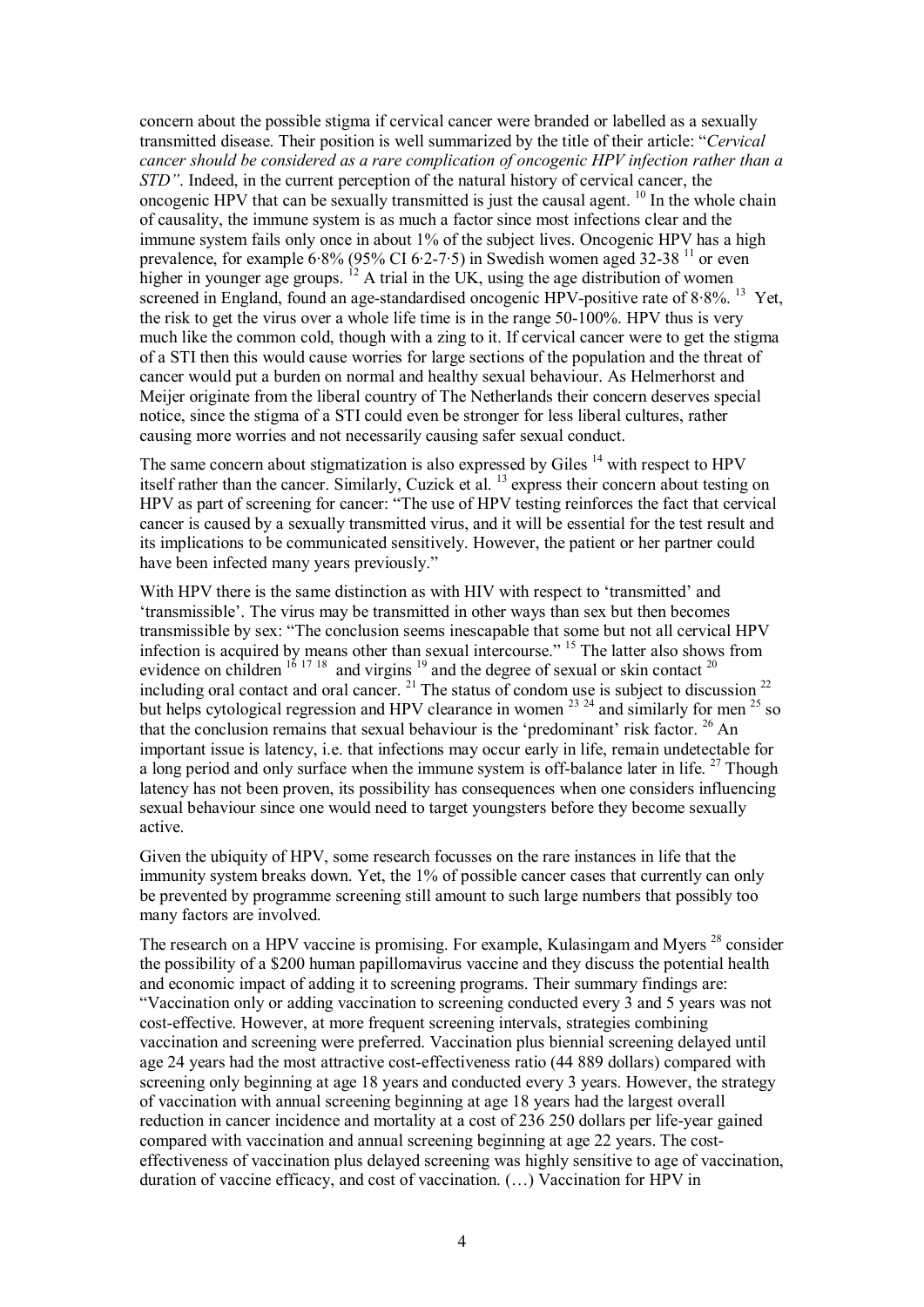combination with screening can be a cost-effective health intervention, but it depends on maintaining effectiveness during the ages of peak oncogenic HPV incidence. Identifying the optimal age for vaccination should be a top research priority." It may be added that they used a higher incidence of oncogenic HPV, and if that would be much lower due to safer sexual conduct, then the vaccine would no longer be cost-effective in its application in a screening programme. Hence the obvious scope for coordination.

A reaction to the above view on the danger of stigma and labelling would be to share the concern but to turn the argument around, i.e. to explicitly combine HPV with STI and thus to join all budgets to promote that sexual behaviour is healthy. Others follow this approach as well, <sup>29</sup> so it is useful to better understand why it has not been convincing till now. One factor can be that screening for cancer is specialist field with a reliance on technique and notably the Pap smear. Fortunately there is a growing awareness in the world of cervical cancer screening on the importance of behaviour. For example, an important issue for screening is attendance, and psychologists Sheeran and Orbell found ways to increase it from 69% to 92% in their trial. <sup>30</sup> Facts like these make you think about the importance of behaviour.

### *STI and the rising need to pool resources*

In rich nations like the UK and the Netherlands, HPV kills more people than HIV. Yet, the lower number of HIV deaths in these rich nations may only come from a delay due to improved treatment.

The UK Health Protection Agency published the "first annual combined report on HIV and Sexually Transmitted infections (STIs) in the United Kingdom" in November 2003.<sup>31</sup> The website mentions: "There were just over 1.5 million attendances at genitourinary medicine clinics in England, Wales and Northern Ireland in 2002, a 15% increase on 2001." and "The estimated prevalence of diagnosed HIV infections in adults increased between 2001 and 2002 by 20% to 34300, and undiagnosed HIV infections increased by 17% to 15200." Clearly, STI are in the rise. In The Netherlands the prevalence of HIV is stable but other STI rise  $32\frac{3}{2}$ though it always is difficult to distinguish true incidence from easier registration. Some points may be noted. Genital warts are included in the HPA report (as they are caused by HPV too) but cervical cancer is not explicitly mentioned though it has been mentioned in the 2001 report. The ONS mortality statistics for England and Wales report 1001 deaths for cervical cancer in 2002 and 439 'unspecified' cases (that are cervical cancer when they are not corpus uteri). The "infections with a predominantly sexual mode of transmission" curiously cause only 3 male and 2 female deaths. HIV is listed separately though, and 2002 showed 160 male deaths and 38 female deaths, indicating that  $HPV$  is more lethal.  $34$  The Netherlands show the same, cervical cancer caused 258 deaths in 2000 and HIV 132 (of which 106 men and 26 women). Dutch motorcycle deaths are about 80 per year.

These sources generate another example that people working in the field of STI may have difficulty coping with the concept of cancer from oncogenic HPV. In The Netherlands, the official STI public information website recognises genital warts as the second most frequent STI, with annually some 20 thousand infections. Genital warts however tend to be caused by non-oncogenic HPV. It appears that oncogenic HPV is not listed as an STI at all. It is neither mentioned that more women die from HPV than people (mostly men) from HIV. The "fact sheet on genital warts" (not a PDF but a Microsoft Word document that can only be downloaded with Microsoft Explorer and not with Netscape) focusses on warts and not HPV. It mentions the possibility of cervical cancer from HPV but this is wrapped in this statement: "Genital warts are caused by HPV. There are more types of HPV. Only some cause genital warts, mostly types 6 and 11. For some HPV types, such as 16 and 18, it has been established that they can cause cervical cancer. No association has been established between genital warts and cervical cancer." The statement seems somewhat adequate from the viewpoint from genital warts only, but it is inadequate from the point of view that oncogenic HPV should also be listed as a STI. There is also a difference between "no association has been established" (i.e. "we did not sufficiently look for it") and "it has been established that there is no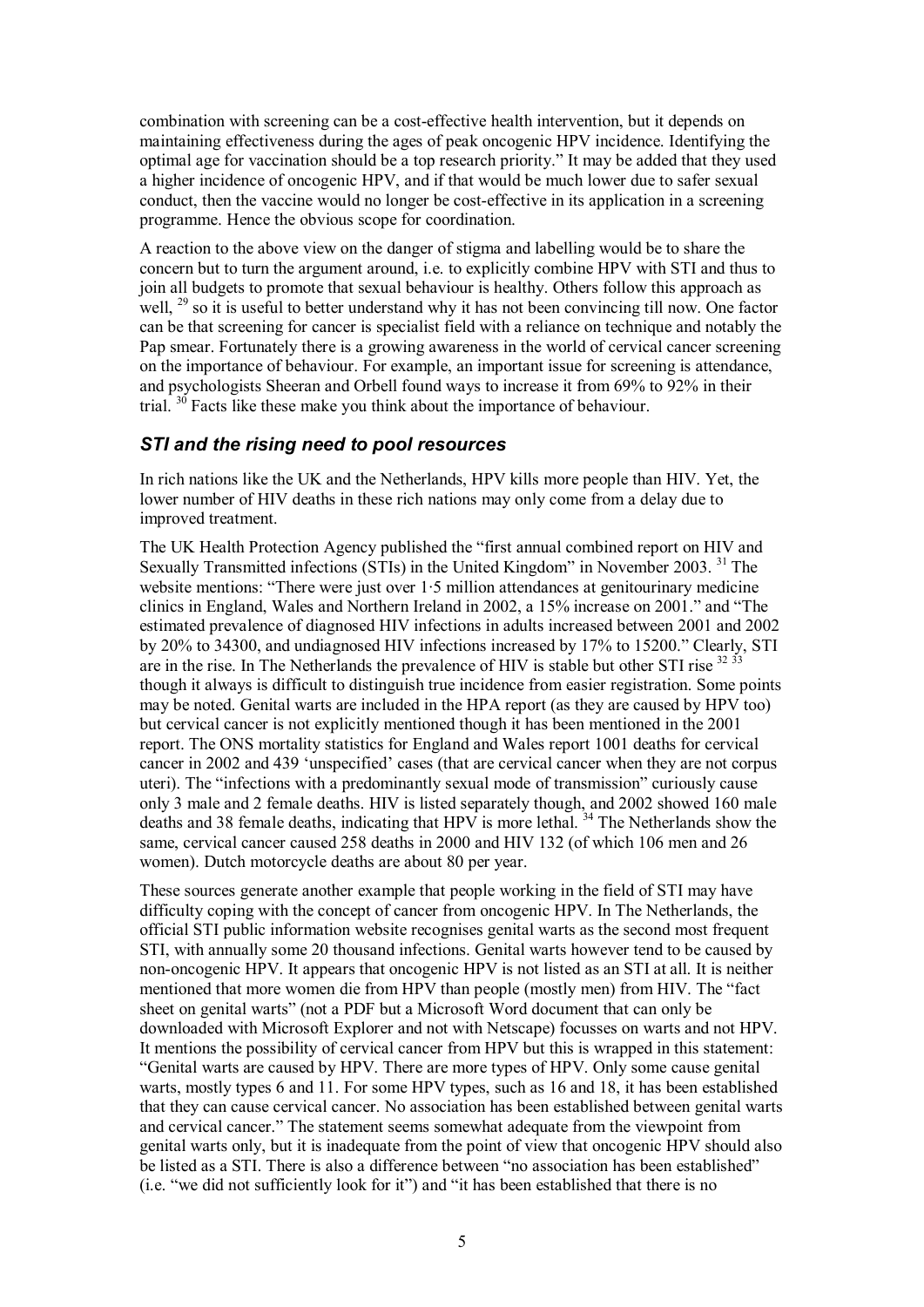association". It has been established that people can have infections of more types at the same time, both non-oncogenic and oncogenic. People with non-oncogenic HPV are more likely to have oncogenic HPV than people without any HPV. Note that the literature concludes: "The association between (oncogenic/TC) HPV infection and cervical cancer is stronger than that between cigarette smoking and lung cancer and comparable in magnitude with that between hepatitis B infection and liver cancer." 35

The data suggest that there is a rising need to do something about sexual behaviour. If preventive activities, such as health education and contact tracing, are going to be coordinated, then inclusion of HPV would allow to join the budget of STI and HIV with that of cervical cancer screening. This conclusion is in line with the important paper by Pisani et al. <sup>36</sup> who argue to go 'back to basics': "Every year, the United Nations releases new estimates of the number of people living with HIV infection. Despite 20 years of experience with prevention programmes, this number continues to rise. To date, around 60 million people have been infected with this preventable, fatal viral infection — a sad indictment of the world's prevention efforts so far. (…) A clearer focus on the behaviours that are responsible for most exposure to HIV in a country should lead to more effective prevention efforts. (…) To say that countries cannot begin a sensible assessment of their prevention efforts without a proper analysis of who is becoming infected with HIV and how they were exposed seems almost too obvious, and yet we so rarely undertake this analysis. With five million new HIV infections to shame us over the past year, it is time to stop stating the obvious and to start doing it."

## *Scope for influencing sexual behaviour*

The question then clearly is whether we can adequately influence sexual behaviour, and if so, how. Oakeshott et al. <sup>37</sup> are sceptical: "However, out of nearly 300 reports of sexual health interventions (ref) only three have reliably shown an increase in condom use. These were very intensive, costly and time-consuming interventions in highly selected American populations — runaway teenagers, 18-year-old female psychology students, and high risk genitourinary clinic attenders. (ref) In the most recent trial, (ref) a seven-session HIV risk reduction intervention resulted in more consistent condom use (42% versus 30%) over a 12-month follow-up period. However, there was no significant difference between the groups in STI reinfection rates." They propose a scheme themselves that appears more promising. This scheme however has a limited scope, and it is useful to consider alternatives too.

Behavioural control runs up against perverse mechanisms in the human mind. One such phenomenon is the psychological reversal of cause and effect. Take for example the case that steady couples will have learned to trust each other and then skip the use of condoms. It then appears that many people equate 'trust' with 'no condoms' and think that if they don't use condoms then this is evidence of trustworthiness. Similarly, in sex education, an insistence on abstinence before marriage may derive from blame-shifting rather than really help out. Any intervention will have to deal with such human weaknesses.

An argument that is key to this discussion can be found in the following paper that by itself only aims to review the literature. The point is that the design of an intervention should be based in psychological theory: "It is important to note that the scale of investment in educational initiatives to promote safer sexual behaviour (initiatives which also have important 'knock-on' effects for preventing other sexually transmitted diseases, such as gonorrhoea, as well as unwanted pregnancies) continues to fall a long way short of investment in biomedical interventions despite scientific and economic arguments about the virtues of a two-pronged approach (…). The case for funding behavioural interventions was damaged by theoretical and methodological inadequacies characterizing early HIV/AIDS education programmes." <sup>38</sup> Having recovered from these inadequacies, they conclude: "Social cognitive models, including the theory of reasoned action, the theory of planned behaviour and sociale cognitive theory, have been found to successfully predict a range of health behaviours including HIV-preventive behaviours. (…) For example, an effective cognition-change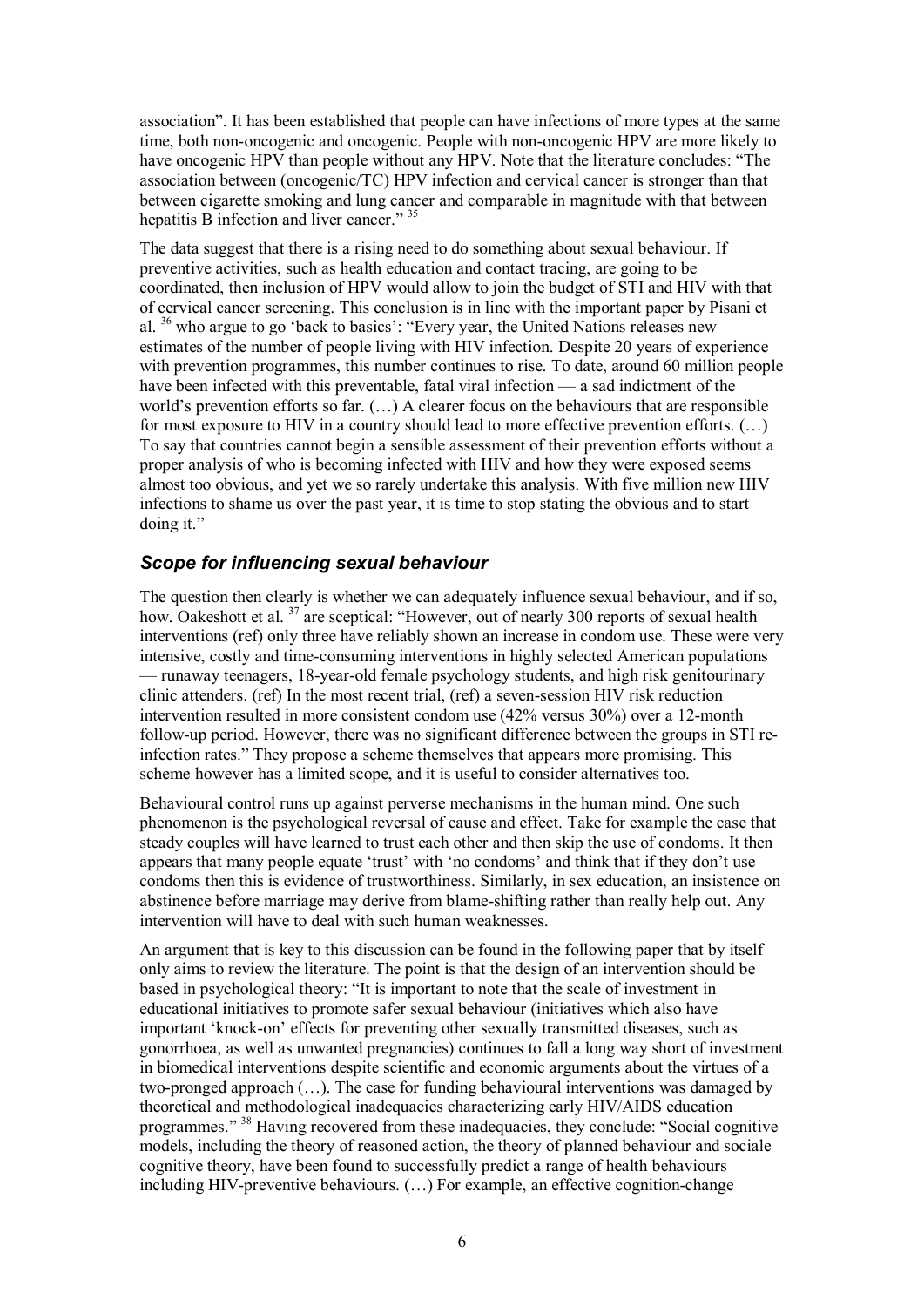intervention based on the TPB (theory of planned behaviour) could potentially change condom use rates from around 20-30 per cent in a control group to around 70-80 per cent in an intervention group."

That psychology can work, does not mean that all psychology works. This is also the experience in The Netherlands.<sup>39</sup> What theory will work is quite difficult to determine, but one idea with intuitive and common sense appeal is that a person's sense of control is important. In a study on the use of condoms it was noted: "Evidence suggested that perceived behavioral control from the theory of planned behavior was a reliable predictor of behavioral intentions". <sup>40</sup> Additionally, it appears that cognitive dissonance is relevant. This appears to be an area where psychology and economics join forces on a unified paradigm. The human brain can be understood as a machine that processes information but that has scarce resources to do so. Some beliefs can be so ingrained that it costs much energy to change them, and the brain may rather neglect new contrary information. For example, we may inform teenagers about the benefits of condom use, but when they feel themselves invulnerable, then the new information will easily be neglected. Similarly, good conduct needs to be internalized and become part of the automatic reflexes, so that the brain does not need to think through again the whole issue when a case arises. To arrive at such internalization, only a comprehensive system works.

If we are to design a system that works then we should consider the interaction of behaviour with the natural history of an infection. A point of departure can be the thought experiment that all children are born without infection. If we would mark the line at the year 2000, and induce all born after 2000 not to have sex with anyone born earlier, and induce all born earlier not to have sex with anyone born after 2000, then the newly borns would be free of STIs. As a rule of thumb, that approach is interesting in itself. The point of course is that people will not be induced so easily, while some children will be infected, and while we should also be concerned about those born after 2000. Hence it is more fruitful to distinguish the different sections of the population that exist, namely the pools of the never-infected, the cured and the carriers. These statusses are true states, however, and may only be known by means of tests that can fail. By consequence we could create a registry and a protocol for dealing with entry, status change and verification. If that registry can influence the contacts and flows between these pools, without creating a false sense of security, then the benefits can be substantial.

Important aspects in sexual behaviour appear to be the perceptions on 'steady' and 'casual' partners, and one's perceived 'self-efficacy' or ability to control behaviour. The key idea then is that the information in the registry allows the individual more control over the situation, so that he or she may be less likely to throw caution to the winds. The use of condoms would be an integral part of using the registry, and cognitively linked to it, so that there is no psychological barrier to bring it up for discussion and so that there can be no misunderstanding that a condom is a health tool and not some measure of the relationship. Whether this will truly be the case of course needs to be established empirically, but the idea is that this would at least be considered for the design.

## *Possible implementations and trials*

Given all the complexities both in human behaviour and the natural histories of the STIs, there is an abundance of research opportunities on the question how such a protocol might be implemented in a cost-effective way. Yet, at the same time, the idea arises that it could be an immoral waste of time if we were to wait with experimentation till all research is in. As with Pasteur: when a vaccine shows that it works, you don't continue testing but you administer it.

First of all, it already seems unduly conservative if we were not to publish the protocol until a version of it has been subjected to a clinical trial at only one single and particular location. It seems much better that the general idea of the protocol is published so that researchers and policy makers can consider their own versions. The application of the protocol in the context of teenagers is different from the application in the context of mature consenting adults and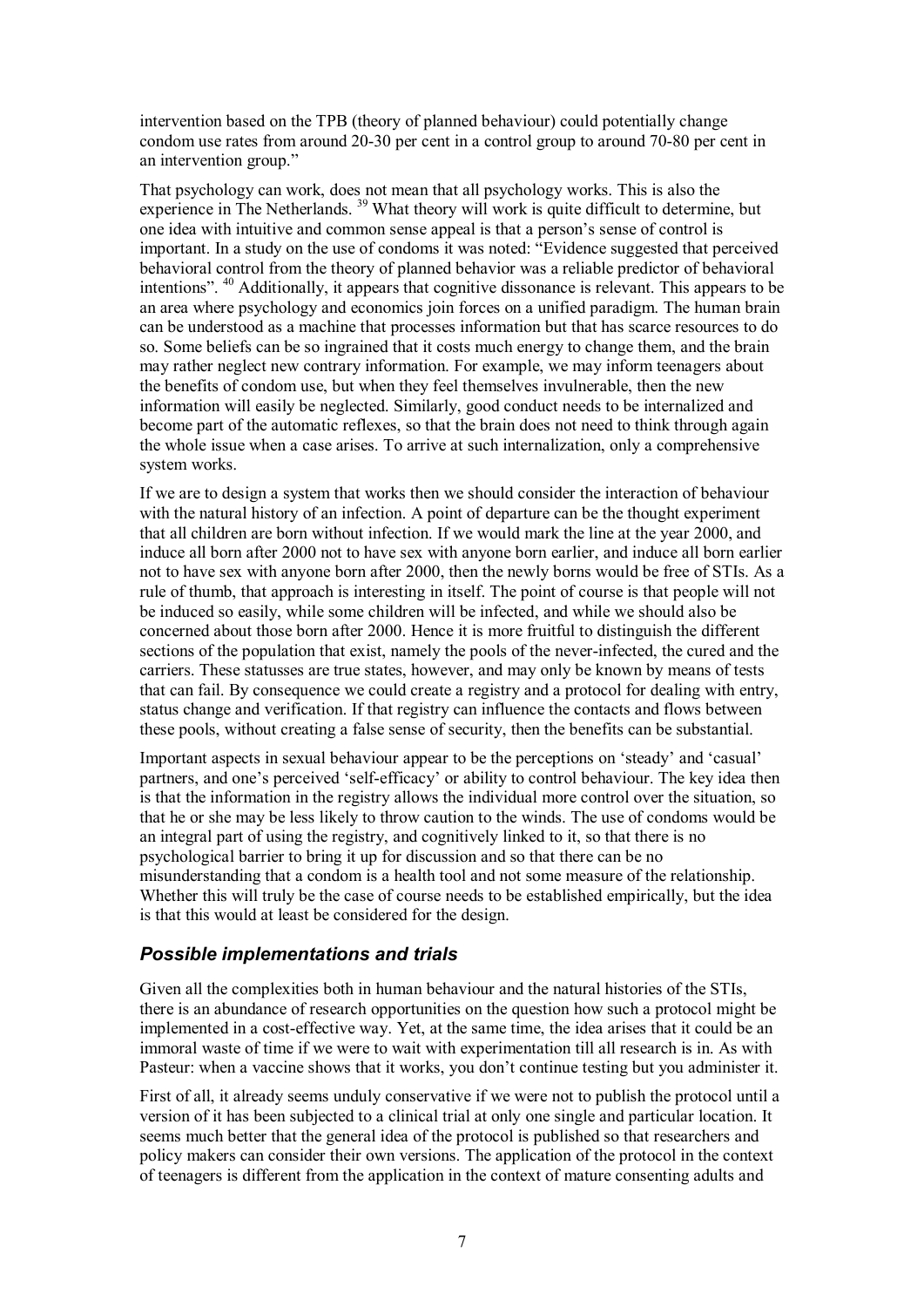this is again different from the application in the context of sex workers with commercial motives. The protocol only gives the logical calculus of the infection status and the directions of the sticks and carrots, and is of necessity empty on implementation. Social conventions, financial arrangements, available resources such as the internet or not, the existence of a NHS or not, privacy laws and so on differ per continent, country and culture, and every community has to find its way.

Secondly, the protocol seems to have more advantages than disadvantages anyway, and one should not block such easy opportunity for improvement. The protocol does not encourage unsafe sexual conduct and it does not seem to provide a false sense of security by itself. It only improves the quality of information. Whereas new lovers nowadays have to trust each other's personal testimony or have to go to a clinic just to be on the safe side, the risk of the first is reduced and the stigma and costs of the second are minimised since the information is stored and subject to quality control. The most negative aspect seems to lie with privacy. Yet, privacy is fully maintained, except for illegal events. There is a large section of the population that is comfortable with such issues, witness also the various internet sites of our modern teenagers, and at least for them that disadvantage does not exist. Admittedly, in a nonpermissive society the system might evolve to something like a Big Brother, where a person for example doesn't get insurance if the infection status is not disclosed, or where the STI register becomes a sex licence just like one needs a driver's licence. Such a possible evolution however is another discussion, perhaps related to the proposal to stop tax collection since that might be abused as well.

Thirdly, a basic objection to the protocol might be that it would simply not be used, or only used by those who practice safe sex already, so that clinical trials to determine its properties and cost-effectiveness would be useless anyway. The answer to this objection is that there are sticks and carrots here. First of all, there are clear advantages to participation, especially for those currently at risk. Sex education can be more inclusive with respect to all consequences of unsafe sexual behaviour, not only unwanted pregnancy, future fertility and AIDS but also cancer. A current attitude can be "if I cannot do anything about it, if I cannot control the situation, then I don't want to know", possibly associated with abuse of drugs and alcohol to suppress anxiety, but the protocol provides a degree of control that counters that sense of impotency so that sex education will get more attention. The protocol limits the role of the condom to the unsafe stage of a relationship, and participants can sooner enjoy the benefits of a safe relationship once they have learned to trust each other. The set-up induces partners to concentrate on the real factors for trust rather than the 'cargo cult' imagery. There is the advantage of quality control, with an added bonus similar to a lottery. On the other hand, there is the risk of losing the clean STI status. This is an advantage for the group as well. Compare this with the law against stealing. People generally don't steal and that is not because there is a law against it, yet the law is useful for a minority that needs it, and the existence of the law and its enforcement generates security for all so that people generally flock to the state of law.

There is an obvious point of caution. Youngsters might be tempted to oppose the scheme just for the fun of it, 'being the irresponsibles that they are'. In some subcultures, it might increase group standing if one says that one is infected with some dangerous germ. People can be irresponsible, witness current unsafe behaviour anyway. Poor resource countries have people walking freely who would be hospitalized elsewhere. In practice however, once the resources are there, all depends upon framing. Responsibility comes with a degree of control. Once the issue is presented as something basically dull and practical, which it rather is, there is little fashionable about it. Perhaps a dramatist would write a play of the modern Romeo and Juliet where the one has code blue and the other red, so that love seems impossible, causing their suicide, but, at heart, that does not seem like an appealing improvement over the true Shakespeare.

Finally, central registration is a sensitive issue by itself, witness the quite different example of organ donation, and this now combines with the sensitive issue of sexual behaviour, creating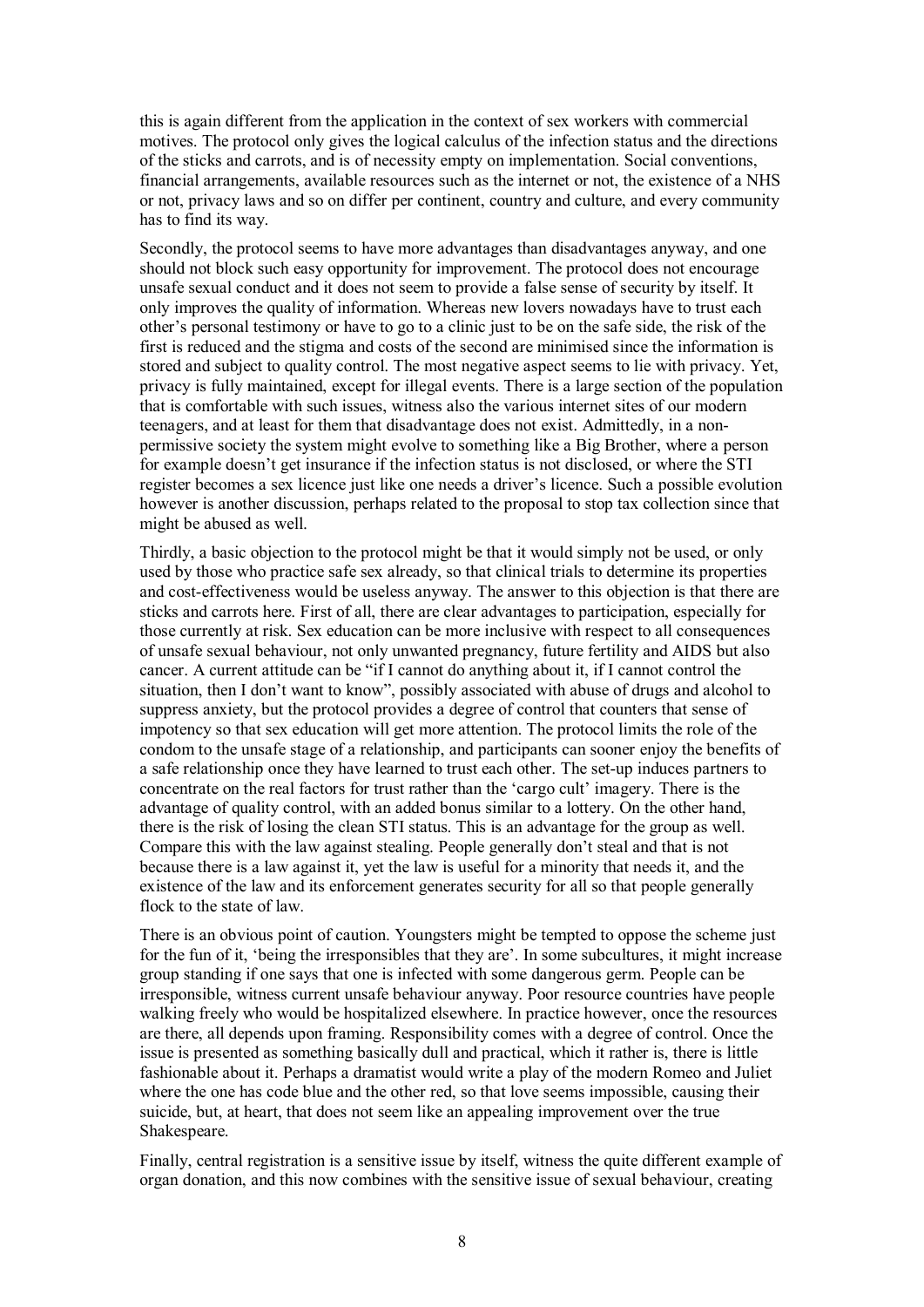sensitivity to some higher power. In anonymous questionnaires, women tend to mention a numbers of partners that is rather low. Will those women participate when the registry claims a similar anonymous status but requires the true number of partners ? Only experimentation will tell, and the true test comes from model designs that rely on psychological theory. Partner notification of diagnosed STI is the direct sensitive issue to deal with. It is obviously advisable to ask the partner to instruct the registry to this effect before consuming the relationship, yet a person should also send a notification that the relationship has been ended, otherwise one would send and get messages on former partners of years ago. Will people duly obey this menu ? Risky behaviour often continues even with the acquired cognition of the risk, so the scope of success would be lower than potentially thought. Here the point of the whole exercise is that the registry provides a service to the risk-averse and risk-neutral, and should help them to keep their distance from the risk-prone. Whether the protocol can survive these severe practical conditions can only be shown in practice or by simulations that sufficiently mimic reality. Researchers and managers in the field of STI including cervical cancer screening will have to deal with these issues and questions.

## *Conclusion*

The acronym STI should rather stand for "sexually transmissible infection" rather than "sexually transmitted infection" and it should then include HIV and HPV and subsequent risks of cancer. The common denominator of sexual transmission causes the link with human behaviour in areas of privacy and intimacy. Here we should not just use technical means but also facilitate safe behaviour. The traditional method of having only one partner in life, possibly enforced by strict family surveillance, is unduly restrictive for the pursuit of happiness, at least for large sections of the population. The draft protocol presented here outlines the skeleton of a workable scheme that would combine safety and freedom. The current freedom as it exists today also means lack of information and security, and many would gladly accept a few restrictions in exchange for those. Communities such as local health departments or medical schools or even commercial insurance networks could already start experimenting with the protocol, such that experience is generated and health already improves, while researchers can design their trials to pinpoint true cost-effectiveness.

Appendix D adds some comments on the state of the discussion since this draft of April 25.

#### **Conflict of interest statement**

The author might eventually benefit commercially from the ideas presented here.

#### **Disclosure of role of funding source**

The author learned about the situation by involvement in a study at Erasmus MC on the costeffectiveness of screening for cervical cancer. He put in a number of his own and yet unpaid hours to write the paper.

#### **Acknowledgements**

Thanking JDF Habbema, H Brug, S de Vlas, LM Berkers, O de Zwart and others for their comments on an earlier draft. All errors remain mine.

### *Appendix A: A draft protocol*

The following is a draft protocol, more oriented on the participants rather than on the registry itself. This is only an outline, and quite some rules and logistics are required to have the system really work.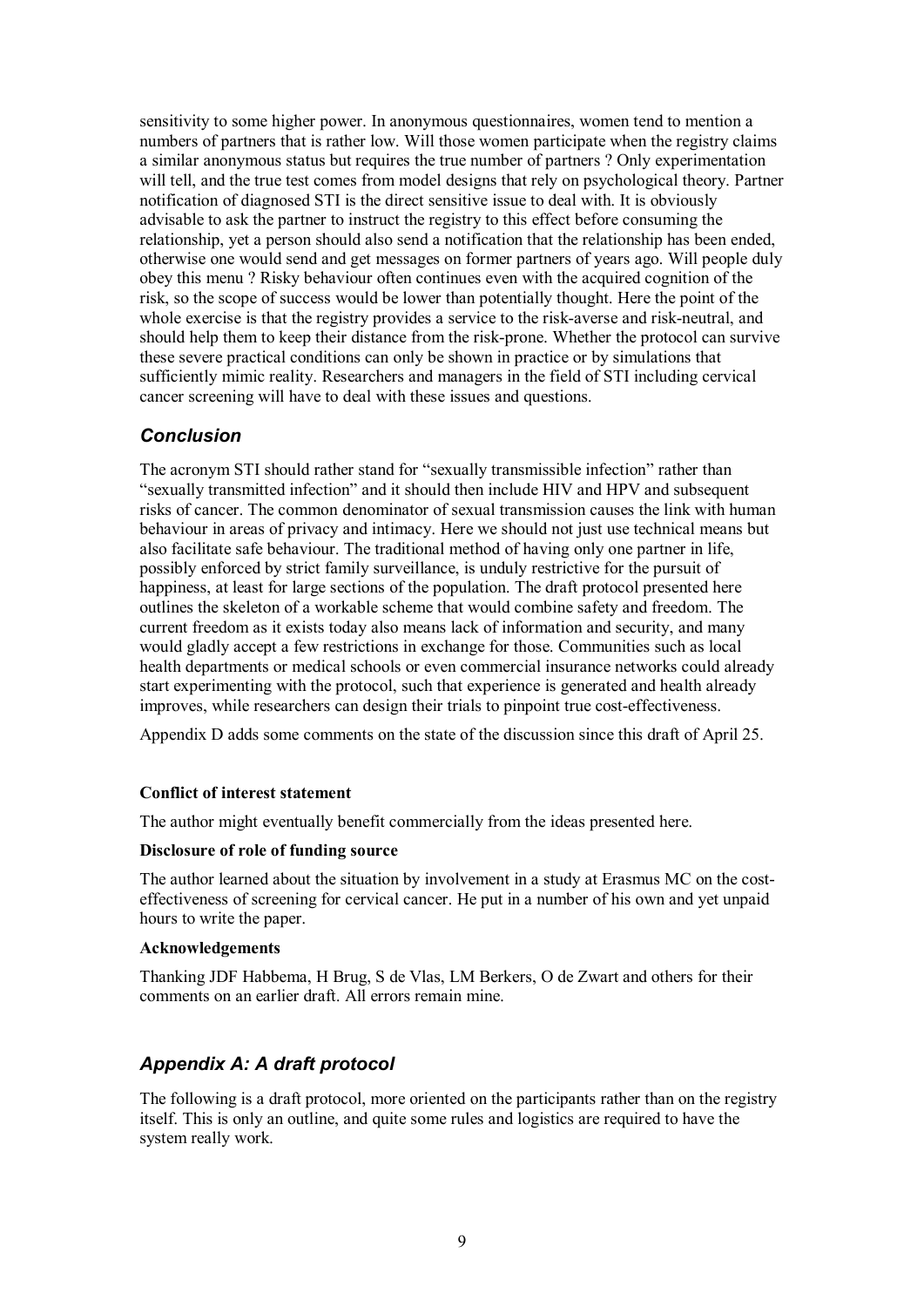- (1) A registry is managed by an independent organisation. Records on participants are changed only by the organisation and changes are based upon official information and medical tests only. Records contain proper identification, such as a recent photograph.
- (2) Entry in a registry by a participant requires a signed consent to the protocol and a fee of at least 50 euro. This holds even for entry at puberty. Entry in the registry requires passing an exam on sex education, the meaning of tests and the application of the protocol.
- (3) The penalty or fine for not fulfilling the duties of the protocol is that a participant loses the entry fee, has to do the entry procedure again for continued service, and may be subjected to legal consequences. The reward of fulfilling the duties of the protocol is that one is not fined while one can benefit from the services of the registry.
- (4) A participant in a registry has access only to the own account, always at the registry's office and preferably by a password protected internet link. A participant can order the release of status information to a designated person at the same or another registry. This status information concerns only what one needs to know for safe sexual contact and does not need to contain the full life history.
- (5) There are the following registration categories (with a traffic light colour code for easier recognition):
	- (a) Status unknown (white). People not registered. People who are waiting for a (nonrandom) test result. People who lost an earlier better status but have not been tested to determine their new status.
	- (b) Never-tested never-infected (green). Entered at early puberty at 12 years without a test since, but also without contra-indication that a test might be needed.
	- (c) Tested never-infected (blue). Was green before but was randomly tested under the protocol for quality control with now a verified negative status.
	- (d) Tested non-infected with unknown history or with some earlier negative tests (yellow). Entered at any time other than puberty and was tested negative but it is not truly known what happened before since earlier negative tests contain only limited information.
	- (e) Tested non-infected with known history of cure (orange). Had a known positive episode, but is fully cured with tests to prove it.
	- (f) Test positive carriers (red). There is at least one recognised infection that is not cured, either HPV, HIV or other STI. The status on each infection is recorded.
	- (g) The rank order of high to low safety is blue-green-yellow-orange-white-red. This would be registered per infection and for the 'total' that gives the worst status.
- (6) A registry has a quality control programme. By sampling methods, people are called for testing. Who does not attend the test, gets the new status 'unknown' (white) and is fined. Who was registered as negative and is tested negative again, receives a reward of 20 euro. Who was registered as negative and is tested positive (new status red) either did not stick to the protocol or was a victim of a false-negative contact, and thus can be fined unless one participates in contact tracing with the result of finding such a false-negative.
- (7) A registered person may always leave the registry and then receives the entry fee back. The register keeps the records (a red remains red, otherwise the new status becomes white).
- (8) An application for entry in a registry also implies a consent for a search in known registries for earlier records. Participation similarly implies consent for the inclusion of pap smear results. Medical tests may also be taken for archival purposes only, such that for example the cost of analysis of those samples is delayed till contact tracing. Consent is also given for the use of all records for research purposes.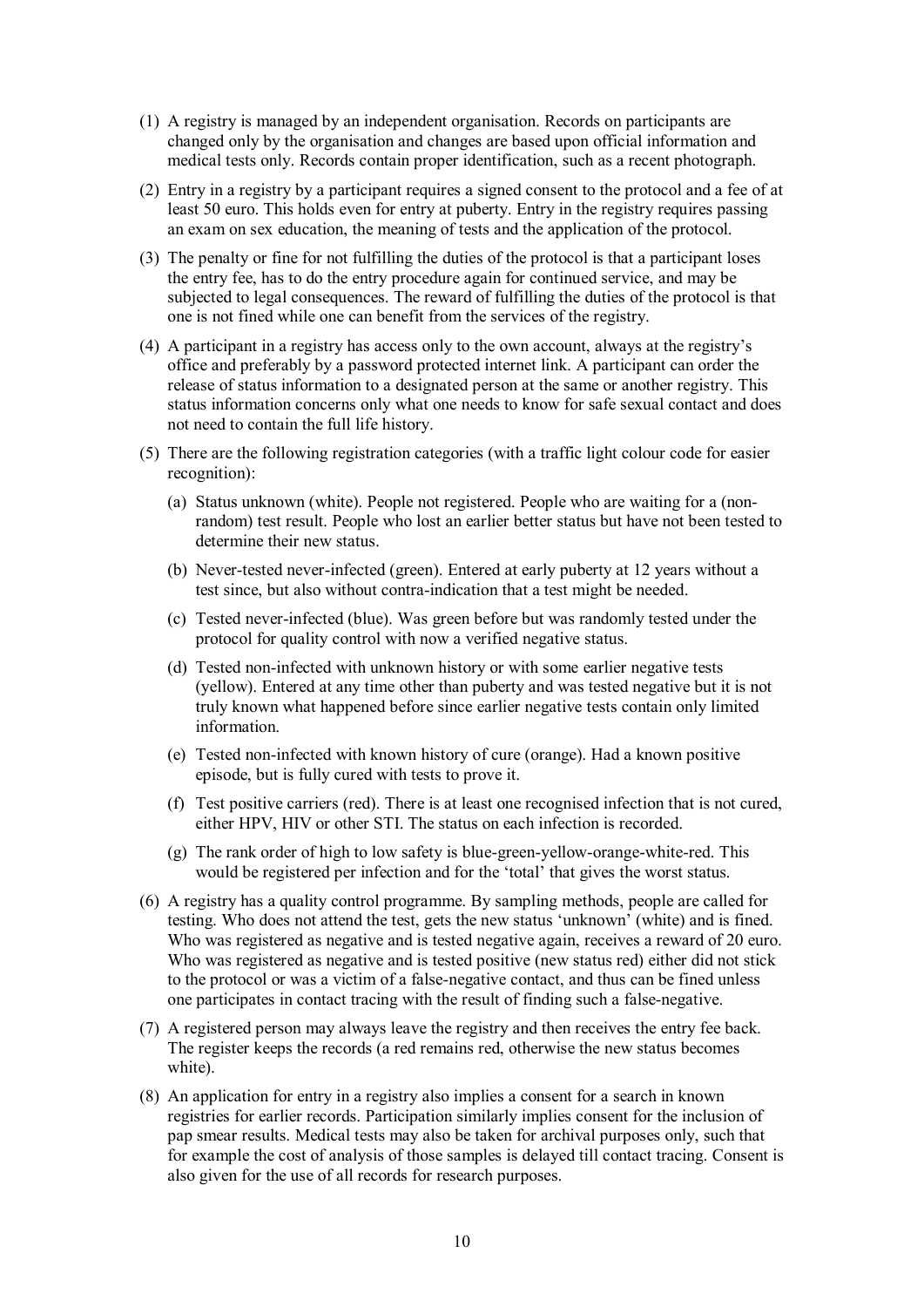- (9) Participants apply these rules with respect to new contacts:
	- (a) A sexual contact with a partner of different rank must be reported. The person with the higher rank files the report and receives the lower rank of the partner.
	- (b) When someone within a registry contacts someone without a registry (white), one asks this person to join the registry, with either a negative (yellow) or positive (red) result.
	- (c) For new contacts it is encouraged to have the three months use of condoms because of the HIV incubation period, and then to take the HIV test in case of doubt.
	- (d) Also depending upon the results of the quality control program, the registry may impose stricter rules on registration of new contacts, for proper contact tracing.
- (10) The costs for the registry and the various tests are carried by the participants, and the whole enterprise could well be exploited commercially, but can be subsidised on public health grounds.

## *Appendix B: A guiding example*

Suppose that Romeo and Juliet meet at a party, fall in love, and after a string of dates with serious holding hands they desire to consume their love. As a rule, they check with friends whether their partner is reliable, and for the first three months they would use condoms anyway because of the incubation period of HIV. But the STI registry will provide them with more certainty about their decisions. In a country with limited resources, the registry might use paper only, otherwise the registry can use the internet. Romeo logs into his registry, enters his password, and allows Juliet to read the relevant data from the monitor. Similarly for Juliet. Possibly there are different registries with different standards, possibly in commercial competition, and then Romeo and Juliet can order a translation, so that, after some automated email exchanges between the registries, they can read their partner's status at their own registry. The new lovers thus have more control over their situation. Having this control, it may be easier for them to stick to the three months use of condoms before they decide whether those are still needed.

## *Appendix C: Some selected research areas*

The discussion in the main body of the text generates a number of questions. Some people may already know the answer to some of the questions and then the challenge is dissemination. Given the complexity, we should speak about research areas rather than research questions, and the following selection is only indicative.

- (1) The protocol gives only a general scheme and can be published without a previous clinical trial. The next step is to fill in the details for particular implementations, so that one can identify what is already feasible and what is unknown or questionable and in need of empirical testing. What could be the barriers to such implementation research, and how could such barriers be removed ?
- (2) Under what conditions can cervical cancer screening incorporate the STI aspects and under what conditions can the control of STI incorporate the cancer aspects ?
- (3) As Pisani et al.  $36$  claim that prevention should go back to basics, and as Abraham et al.  $38$ claim that much has been tried in the area of behaviour modification but not with the theoretical focus that is needed, then (a) either these authors are misguided, (b) or there is scope for more consensus on approaches that can work indeed, (c) or there are too many entrenched interests. How could we establish what is the case ?
- (4) Are there groups at risk that attach less value to privacy and that welcome the permanent status of surveillance ?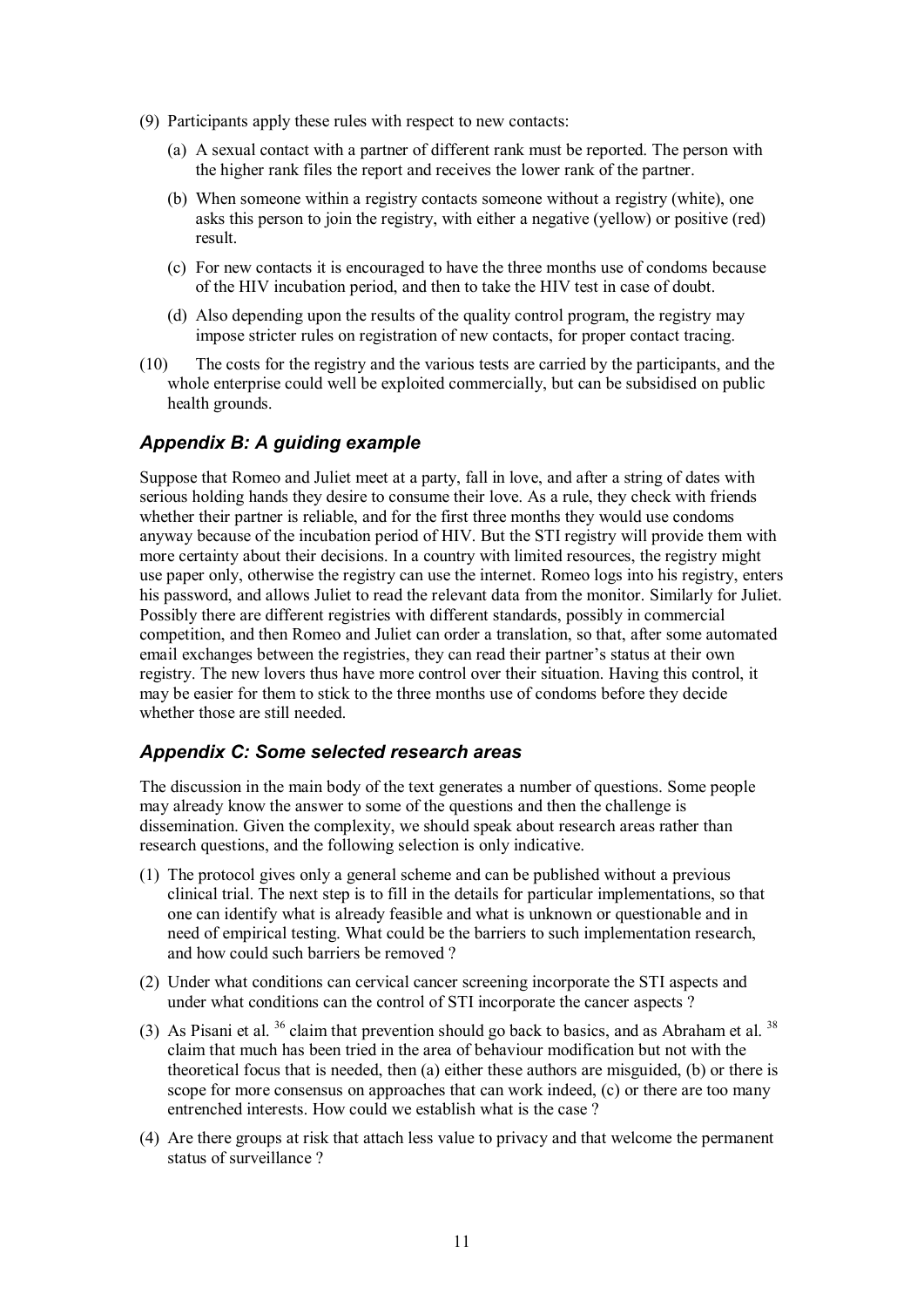- (5) Can larger groups be educated, not only youngsters but whole cultures, to separate the notions of love and affection from the notions of safe behaviour and technique ?
- (6) Can the numbers with irresponsible behaviour be reduced by social inducement, psychological framing and the use of a comprehensive system, with mandatory elements and quality control ?
- (7) Disadvantages are costs, possible perceived loss of privacy, a false sense of security. Advantages are more security on partners and situations, prevention on a wider scope of diseases, healthier sex life, financial benefits. Which sticks and carrots apply to what group and to what degree, and how strong are the barriers with respect to drugs, alcohol and peer pressure ?
- (8) Social psychology identifies some general mechanisms concerning how something becomes a taboo. Almost anything can become a taboo, it is just a mechanism. In the present case, it are matters of privacy and sexual behaviour that run that risk, both at the individual and policy making level. How can these processes be countered ?
- (9) It would be possible to use of the internet as a mode of access to the registry. Is this advisable or not, under what conditions ? (a) It should always be part of a comprehensive scheme that includes education and quality control. (b) It should be reliable (with 'garbage in, garbage out'). (c) Internet applications are very sensitive to the format. It is possible that a good design only follows from experimenting a lot.
- (10) Are the present laws on privacy sufficient or would we need additional legislation (per country) ? Or is it rather the execution of those laws ?
- (11) As oncogenic HPV is much like the common cold, though with a risk, can such a scheme really reduce its prevalence ? Should it still be legal, to knowingly infect someone with a virus with that risk ?
- (12) What is the cost-effectiveness of the most effective and least costly implementation that one can start experimenting with ?

# *Appendix D: State of the discussion from April 25 – December 3, 2004*

This draft paper of April 25 2004 had to be put aside because of developments at the Dept. of Public Health at Erasmus MC that caused my curious dismissal starting August 1 2004.

Comments on those developments are not relevant to the present topic of discussion, though, for completeness, Dutch readers are referred to my website. What remains interesting is that I used the concept of cognitive dissonance also to explain those developments and that it appeared that some people did not understand its meaning. In my experience it is a crucial concept – see also Aronson's book – and it should be known by any scientist.

The paper was drafted for The Lancet or the Journal of Medical Hypotheses or an online journal. Since the process of completion was stalled, I can usefully submit it now to the Economics Working Papers Archive at the Washington University in St. Louis. At first glance there seems to be little economics in the paper, but a moment of reflection will cause one to see that the issue of management is strongly present. I nevertheless hope that the medical community takes note too.

I am really hard pressed in time, but what prompted me to take these few minutes to compose this appendix is The Economist, November  $27<sup>th</sup> 2004$ :

 In "The new face of AIDS", page 88-89, the issue of abstinence features strongly. What brings a smile is their discovery: "Wealthy older men can afford many sexual partners, and often prefer them young." It is amusing how good journalism apparently requires some obvious banalities such as these. However, they also state more grippingly: "And a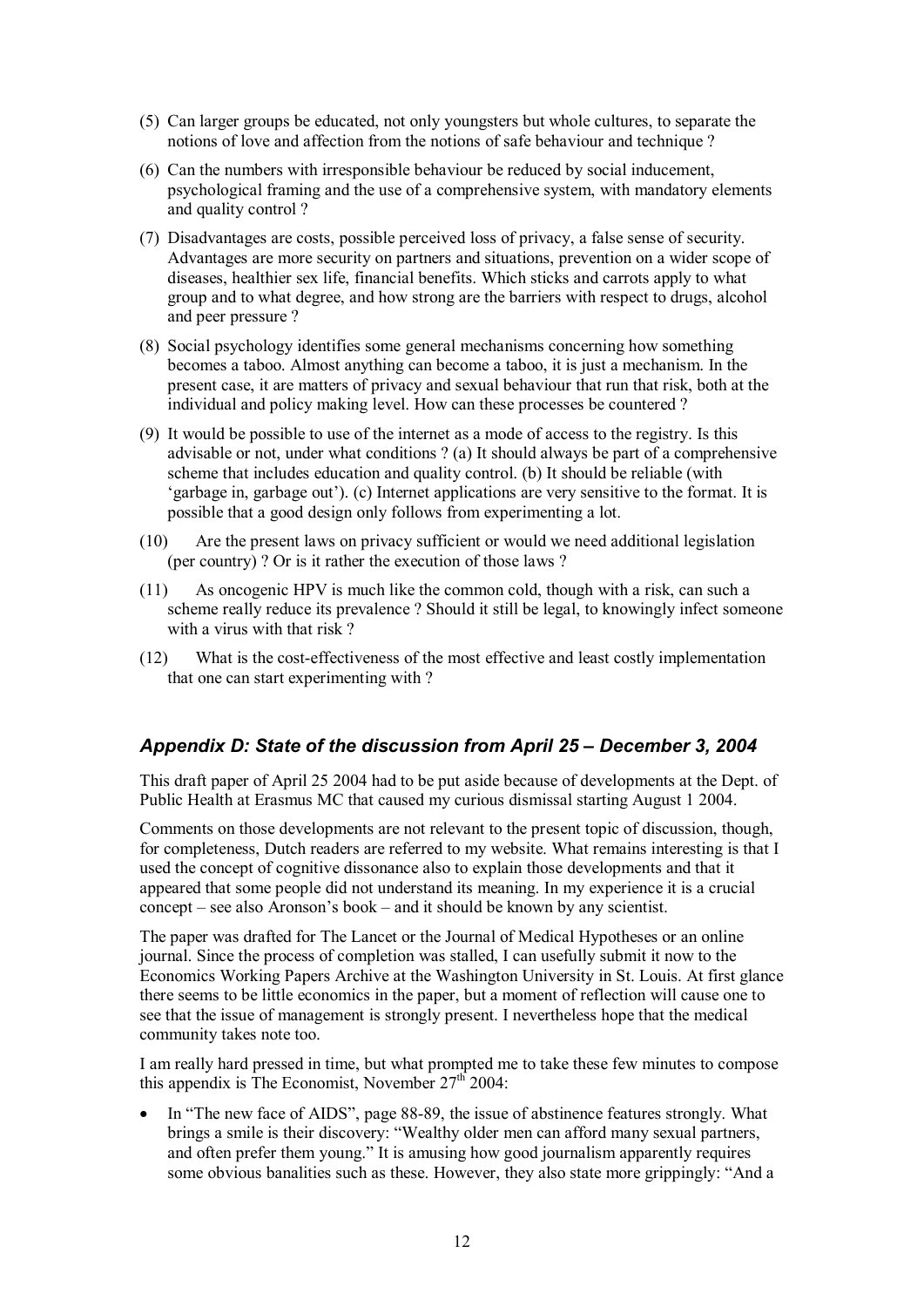disease that creates the conditions that favour its spread is the most dangerous disease of all."

• In the Books and Arts section, p93, there is a short review of Bjorn Lomborg, "Global" Crises, Global Solutions", CUP 2004. Notably: "Better, for instance, to spend resources on the immediate problem of AIDS in Africa than the more distant one of global warming." However, in January 2005, Dutch University Press will publish the 2<sup>nd</sup> edition of my "Definition & Reality in the General Theory of Political Economy" (DRGTPE). If this economic analysis is understood, then huge resources will become available, and it remains advisable to both fight STI and do something about global warming.

### *References*

- 1. Koutsky LA, Wolner-Hanssen P. Genital papillomavirus infections: current knowledge and future prospects. *Obstet Gynecol Clin North Am.* 1989;**16**(3)**:**541-64.
- 2. Diamond J. Guns, Germs, and Steel: The Fates of Human Societies. *W.W. Norton & Company* 1999.
- 3. Murray C, Lopez A, eds. The Global Burden of Disease: a comprehensive assessment of mortality and disability from diseases, injuries, and risk factors in 1990 and projected to 2020. *World Health Organization* 1996.
- 4. Aronson E. The social animal. *W H Freeman & Co., 7th edition* 1994.
- 5. Meheus A. Prevention of sexually transmitted infections through health education and counselling: A general framework. *in E. Franco & J. Monsonego (eds) "New developments in cervical cancer screening and prevention", Blackwell* 1997**:**84-92.
- 6. Plummer M, Franceschi S. Strategies for HPV prevention. *Virus Res* 2002;**89**(2)**:**285-93.
- 7. Gersovitz M, Hammer JS. The economic control of infectious diseases. *Economic Journal* 2004;**114**(492)**:**1-27.
- 8. Pipe A. Reviving Ethics in Sports: Time for Physicians to Act. *THE PHYSICIAN AND SPORTSMEDICINE - VOL 26 - NO. 6 - JUNE 98* 1998;**26**(6)**:**http://www.physsportsmed.com/issues/1998/06jun/pipe.htm.
- 9. Helmerhorst TJ, Meijer CJ. Cervical cancer should be considered as a rare complication of oncogenic HPV infection rather than a STD. *Int J Gynecol Cancer* 2002;**12**(3)**:**235-6.
- 10. Walboomers JM, Jacobs MV, Manos MM, et al. Human papillomavirus is a necessary cause of invasive cervical cancer worldwide. *Journal of Pathology* 1999;**189**(1)**:**12-9.
- 11. Forslund O, ea. Population-based type-specific prevalence of high-risk human papillomavirus infection in middle-aged Swedish women. *J Med Virol.* 2002;**66**(4)**:**535-41, Erratum in: J Med Virol 2002 Jul;67(3):467.
- 12. Melkert P, Hopman E, Brule Avd, et al. Prevalence of HPV in cytomorphologically normal cervical smears, as determined by the polymerase chain reaction, is agedependent. *Int J Cancer* 1993;**53**(6)**:**919-23.
- 13. Cuzick J, A Szarewski, H Cubie, G Hulman, H Kitchener, D Luesley, E McGoogan, U Menon, G Terry, R Edwards, C Brooks, M Desai, C Gie, L Ho, I Jacobs, C Pickles, P Sasieni. Management of women who test positive for high-risk types of human papillomavirus: the HART study. *Lancet* 2003;**362:**1871–76.
- 14. Giles S. Transmission of HPV. *CMAJ* 2003;**168**(11)**:**1391.
- 15. Woodman C. Epidemiology of HPV and cervical cancer. *in Stern, PL. and M.A. Stanley, Human Papillomaviruses and Cervical Cancer, Oxford* 1994**:**72-91.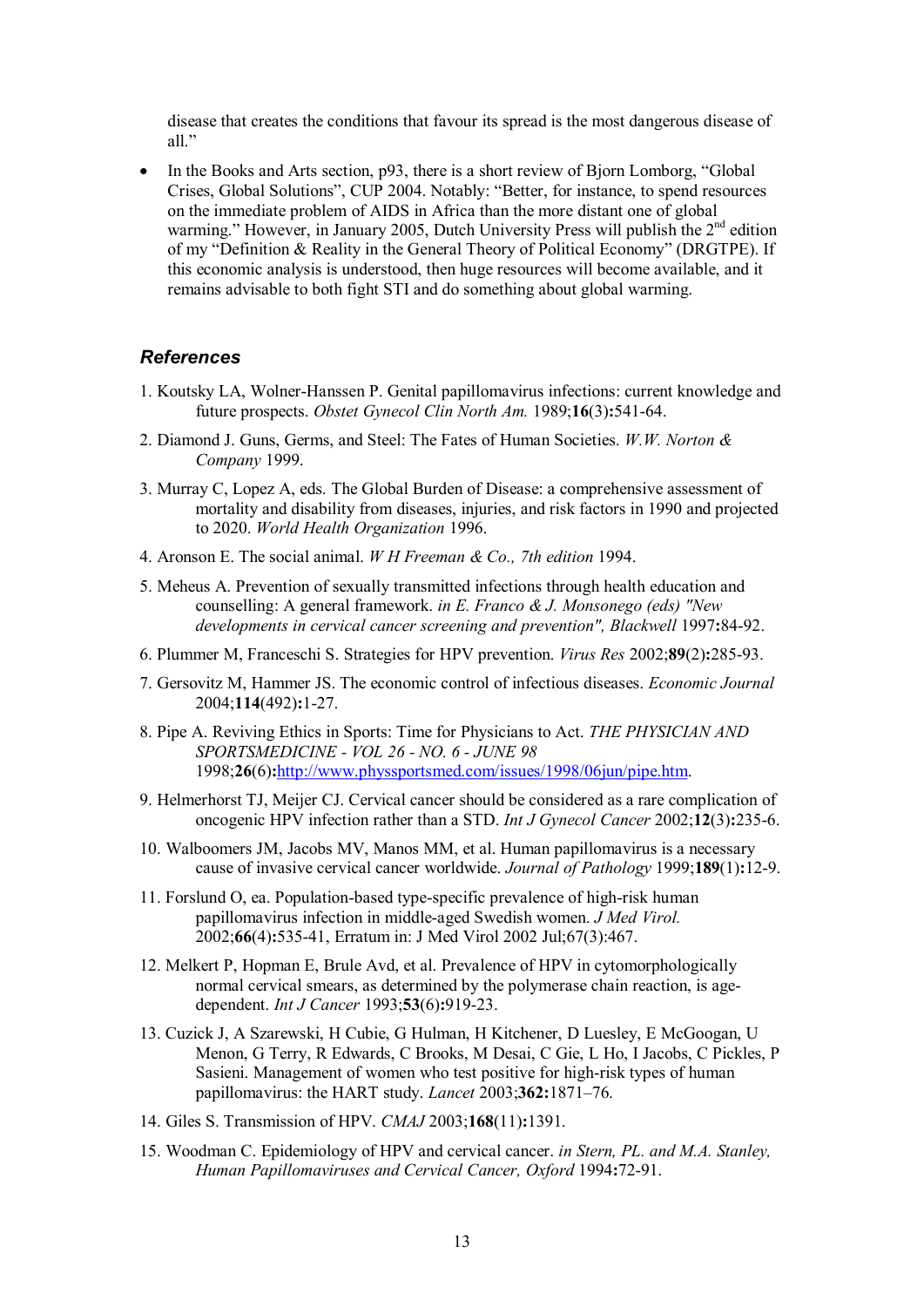- 16. Powell J, Strauss S, Gray J, Wojnarowska F. Genital Carriage of Human Papilloma Virus (HPV) DNA in Prepubertal Girls with and without Vulval Disease. *Pediatr Dermatol.* 2003;**20**(3)**:**191-4.
- 17. Mant C, Kell B, Rice P, Best J, Bible J, Cason J. Buccal exposure to human papillomavirus type 16 is a common yet transitory event of childhood. *J Med Virol.* 2003;**71**(4)**:**593-8.
- 18. Antonsson A, Karanfilovska S, Lindqvist P, Hansson B. General acquisition of human papillomavirus infections of skin occurs in early infancy. *J Clin Microbiol.* 2003;**41**(6)**:**2509-14.
- 19. Frega A, Cenci M, Stentella P, et al. Human papillomavirus in virgins and behaviour at risk. *Cancer Lett.* 2003;**194**(1)**:**21-4.
- 20. Winer R, Lee S, Hughes J, Adam D, Kiviat N, Koutsky L. Genital human papillomavirus infection: incidence and risk factors in a cohort of female university students. *Am J Epidemiol.* 2003;**157:218-2:**218-26 Erratum Am J Epidemiol 2003; 157:859.
- 21. Herrero R, ea. Human papillomavirus and oral cancer: the International Agency for Research on Cancer multicenter study. *J Natl Cancer Inst.* 2003;**95**(23)**:**1772-83.
- 22. Steiner MJ, Feldblum PJ, Padian N. Invited Commentary: Condom Effectiveness—Will Prostate-specific Antigen Shed New Light on This Perplexing Problem? *Am J Epidemiol.* 2003;**157:**298-300.
- 23. Hogewoning C, Bleeker M, Brule Avd, et al. Condom use promotes regression of cervical intraepithelial neoplasia and clearance of human papillomavirus: a randomized clinical trial. *Int J Cancer* 2003;**107**(5)**:**811-6.
- 24. Manhart L, Koutsky L. Do condoms prevent genital HPV infection, external genital warts, or cervical neoplasia? A meta-analysis. *Sex Transm Dis.* 2002;**29**(11)**:**725-35.
- 25. Bleeker MCG, Hogewoning CJA, Voorhorst FJ, et al. Condom use promotes regression of human papillomavirus-associated penile lesions in male sexual partners of women with cervical intraepithelial neoplasia. *Int J Cancer* 2003;**107**(5)**:**804-810.
- 26. Burk R, Ho G, Beardsley L, Lempa M, Peters M, Bierman R. Sexual behavior and partner characteristics are the predominant risk factors for genital human papillomavirus infection in young women. *J Infect Dis.* 1996;**174:**679-89.
- 27. Schiffman M, Krüger Kjaer S. Chapter 2: Natural History of Anogenital Human Papillomavirus Infection and Neoplasia. *J Natl Cancer Inst Monographs* 2003;**31:**14- 19.
- 28. Kulasingam SL, Myers ER. Potential health and economic impact of adding a human papillomavirus vaccine to screening programs. *JAMA* 2003;**290**(6)**:**781-9.
- 29. Mann JR, Stine CC. Modification of Sexual Behaviors Is Important for the Prevention of Human Papillomavirus Infection. *The Journal of Infectious Diseases* 2003;**188:**177.
- 30. Sheeran P, Orbell S. Using implementation intentions to increase attendance for cervical cancer screening. *Health psychology* 2000;**19**(3)**:**283-289.
- 31. Health-Protection-Agency. Renewing the focus. HIV and other Sexually Transmitted Infections in the United Kingdom in 2002, Annual Report, November 2003. *http://www.hpa.org.uk/infections/topics\_az/hiv\_and\_sti/publications/annual2003/ann ual2003.htm#annual* 2003.
- 32. MJW vd Laar KH, AJJ Coenen. Registratie van SOA en HIV consulten bij GGD's en SOA poliklinieken: Jaarverslag 2000. *RIVM rapport 441500 013* 2001.
- 33. Snoek EMvd, Götz HM, Mulder PGH, Verkooyen RP, Meijden WIvd. Prevalence of STD and HIV infections among attenders of the Erasmus MC STD clinic, Rotterdam, The